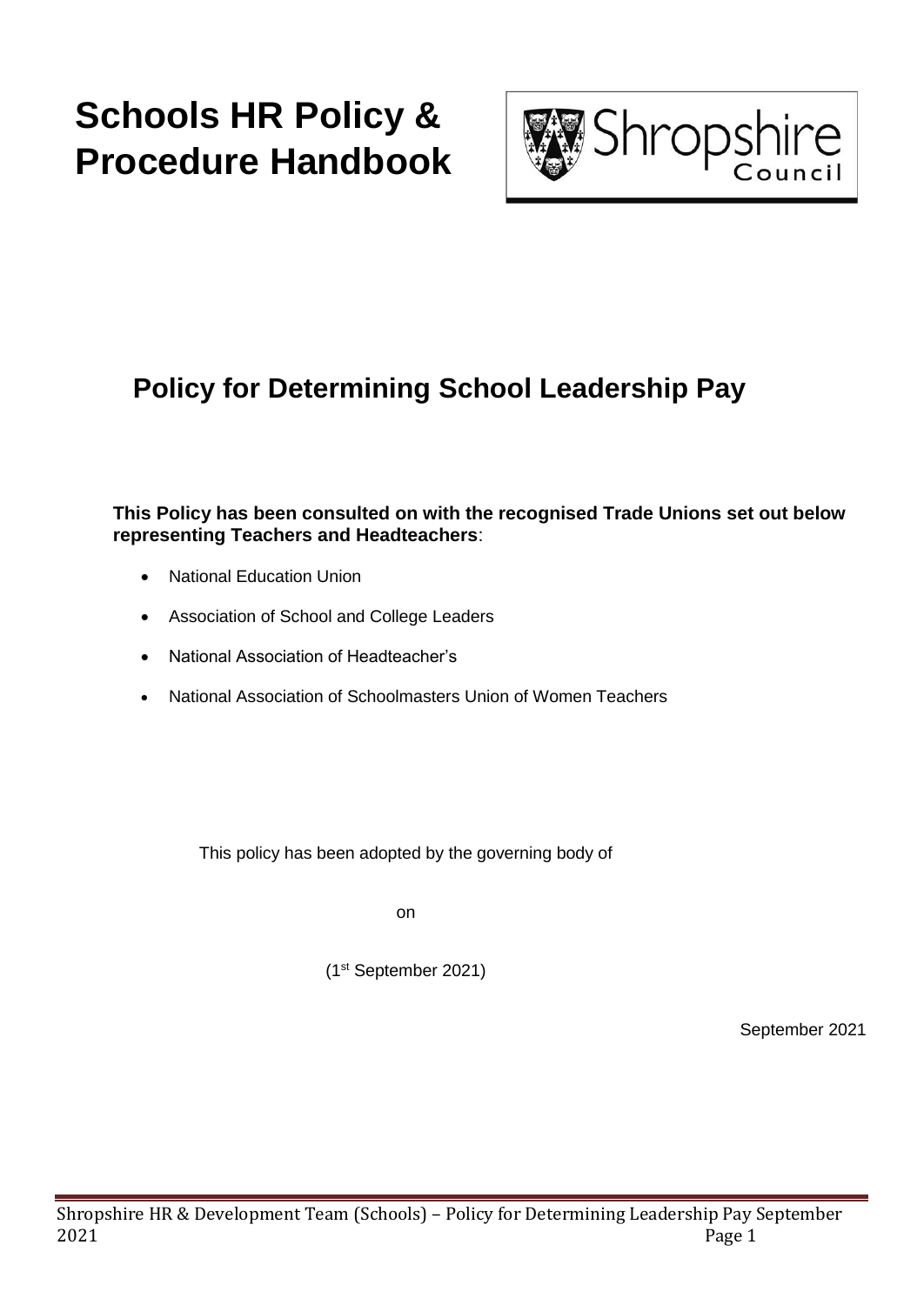## **CONTENTS**

| 1. Introduction                                             | Page 3  |
|-------------------------------------------------------------|---------|
| 2. Aims                                                     | Page 3  |
| 3. Equalities Legislation                                   | Page 4  |
| 4. Equalities and Performance Related Pay                   | Page 4  |
| 5. School Structure & Statement of Relativities             | Page 4  |
| 6. Financial Considerations and the School Development Plan | Page 5  |
| 7. Governors Committee Arrangements                         | Page 5  |
| 8. Annual Determination of Leadership Pay Range             | Page 6  |
| 9. The Pay of School Leaders/Leadership Pay - Overview      | Page 6  |
| 10. New Leadership Appointments                             | Page 7  |
| 11. Headteacher's Salary Range                              | Page 7  |
| 12. Deputy/Assistant Headteacher Pay Range                  | Page 8  |
| 13. Pay Progression for School Leaders                      | Page 9  |
| 14. Allowances for School Leadership Posts                  | Page 10 |
| 15. Safeguarding                                            | Page 11 |
| <b>16. Salary Sacrifice Arrangements</b>                    | Page 11 |
| 17. Pay increases arising from changes to the STPCD         | Page 11 |
| 18. Review & Monitoring the impact of the policy            | Page 11 |

- **Appendix 1 – School Leadership Pay Range**
- **Appendix 2 – School Headteacher Groups**

**Appendix 3 – Ofsted Grade descriptors for the effectiveness of leadership and management (2021 Handbook)**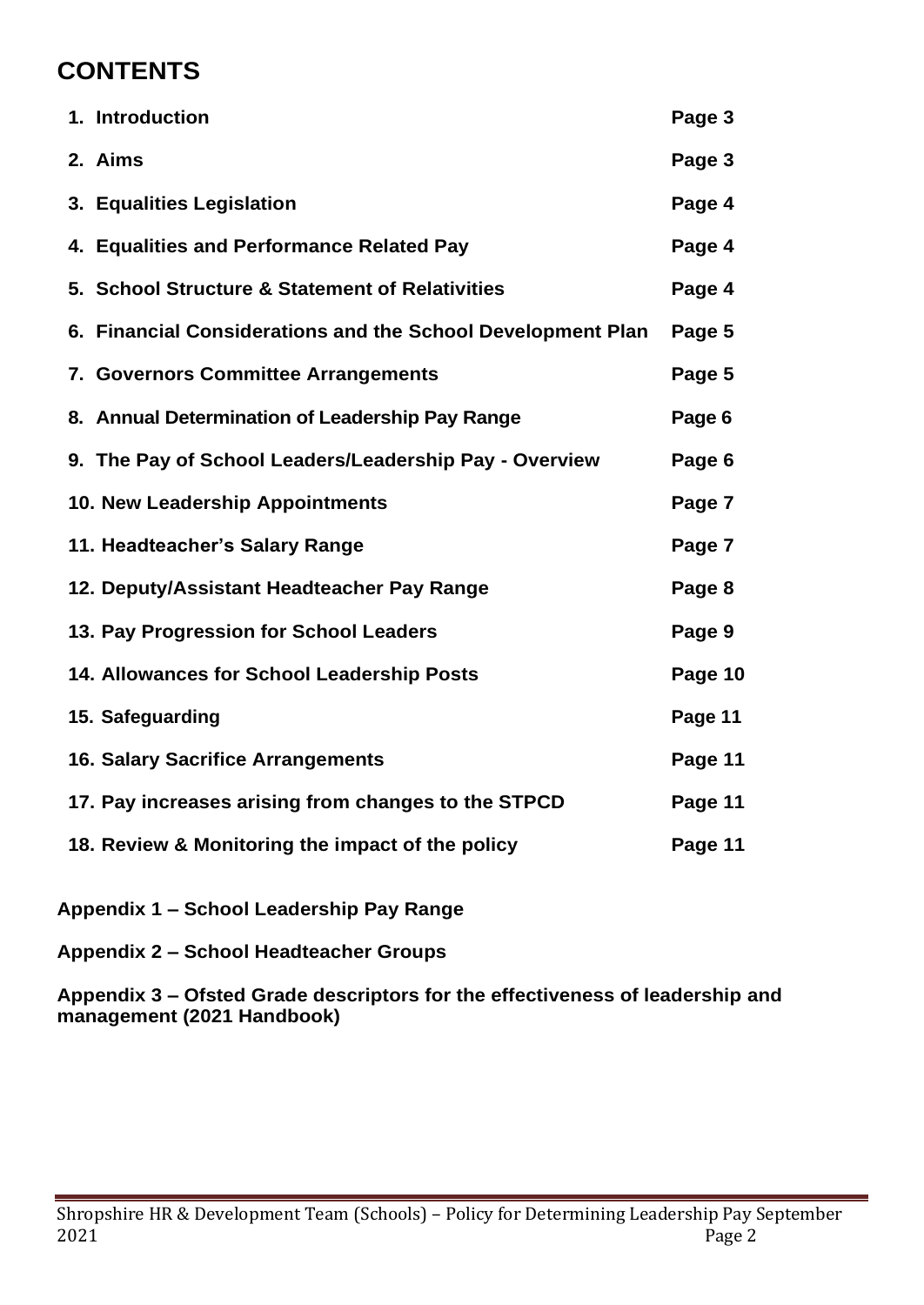## **Policy for Determining School Leaders Pay**

With effect from 1 September 2021:

- The agreed Headteacher group for this school is Group 2.
- The agreed Headteacher pay range is L11-15.
- The agreed Deputy/Assistant Headteacher pay range is L1-6.

## **1. INTRODUCTION**

This policy sets out the school's policy for making decisions on school leaders employed on the leadership pay range. It has been developed to comply with current employment legislation and the statutory requirements of the School Teachers' Pay and Conditions Document (STPCD) and has been consulted on with staff and the recognised trade unions.

The policy covers the pay of school leaders and through it the governing body will seek to ensure that all staff employed at the school are valued and receive due recognition for their work and contribution to school life.

Where the governing body has made a decision to vary the Shropshire model policy then this will have followed a process of consultation with staff and representatives in the school.

All pay ranges and values are outlined in Appendix 1.

## **2. AIMS**

In adopting this pay policy the aim of the governing body in exercising its responsibility over decisions through this policy are:

- to provide a simple and flexible framework for ensuring the pay for our school leaders is appropriate to the challenge of the post and their contribution to the school(s)
- to maintain and improve the quality of the education provided for pupils
- to maximise the quality of teaching and learning at the school
- to support the recruitment, retention and development of a high quality, motivated teacher workforce
- to enable the school to recognise and reward school leaders appropriately for their contribution
- to help to ensure that decisions on pay are managed in a fair, just and transparent way
- to reflect decisions relating to the curricular and organisational priorities set out in the school development/improvement plan (including post Ofsted plans)
- to support the equal opportunities statement adopted by the governing body

This policy reflects that the governing body must act in accordance with the statutory and contractual obligations placed upon it by the School Staffing (England) Regulations 2009 and all other appropriate legislation and agreements.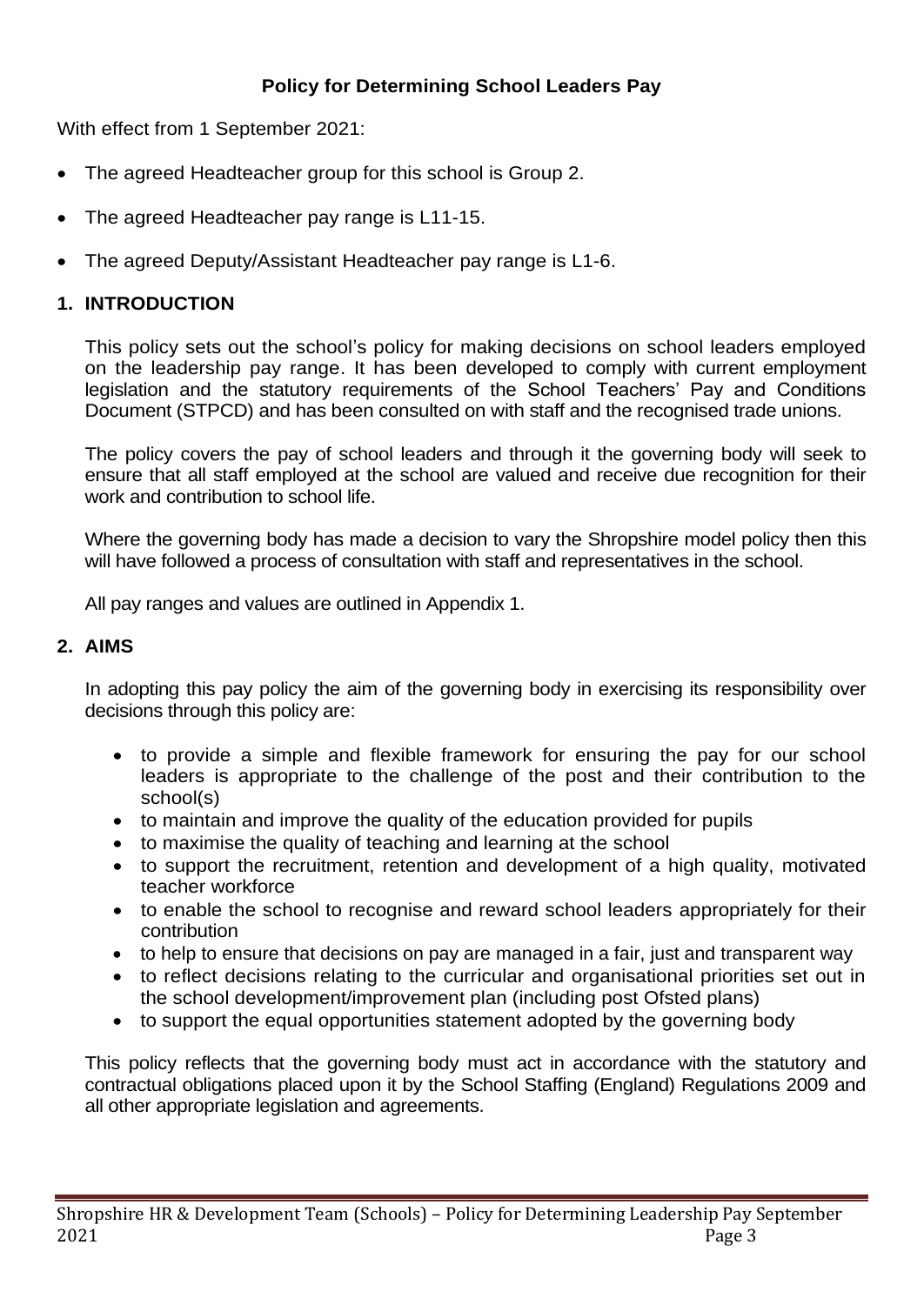This policy will seek to establish an open and transparent framework through which pay decisions for school leaders over which the governing body is able to exercise discretion are made.

## **3. EQUALITIES LEGISLATION**

The governing body will comply with relevant equalities legislation:

- Employment Relations Act 1999
- Equality Act 2010
- Employment Rights Act 1996
- The Part-time Workers (Prevention of Less Favourable Treatment) Regulations 2000
- The Fixed-term Employees (Prevention of Less Favourable Treatment) Regulations 2002
- The Agency Workers Regulations 2010

The governing body will promote equality in all aspects of school life, particularly as regards all decisions on advertising of posts, appointing, promoting and paying staff, training and staff development.

## **4. EQUALITIES AND PERFORMANCE RELATED PAY**

The governing body will ensure that its processes are open, transparent and fair. All decisions will be objectively justified. On a case by case basis adjustments will be made to take account of individual/special circumstances, e.g. school leaders absent, on maternity or long-term sick leave, disability, maternity, paternity, parental or adoption leave

The governing body will follow the Department for Education advice regarding Equalities considerations as part of the appraisal and pay determination process <https://www.gov.uk/government/publications/reviewing-and-revising-school-teachers-pay>

## **5. SCHOOL STRUCTURE AND STATEMENT OF RELATIVITIES**

The governing body is responsible for determining the school's staffing structure which will be reviewed annually in the light of the school's budget, pupil number on roll and any curriculum or other organisational requirements.

The school maintains a staffing structure which is clear and transparent and which enables the school to focus on teaching and learning. This should be reflected by:

- a structure chart/plan indicating the number and type of posts (teaching and support) by title and level of responsibility (e.g. leadership group, TLR levels, classroom teaching posts, support staff posts by grade)
- clearly defined roles reflected in an agreed job description/person specification for each post

Through this pay policy the governing body will ensure that there is proper pay relativity between leadership posts in the school in order that appropriate differentials are maintained in a coherent and rational structure. Appropriate differentials will recognise accountability and job weight, and the governing body's need to recruit, retain and motivate sufficient quality of school leaders. This responsibility of the governing body may be delegated to a committee of governors.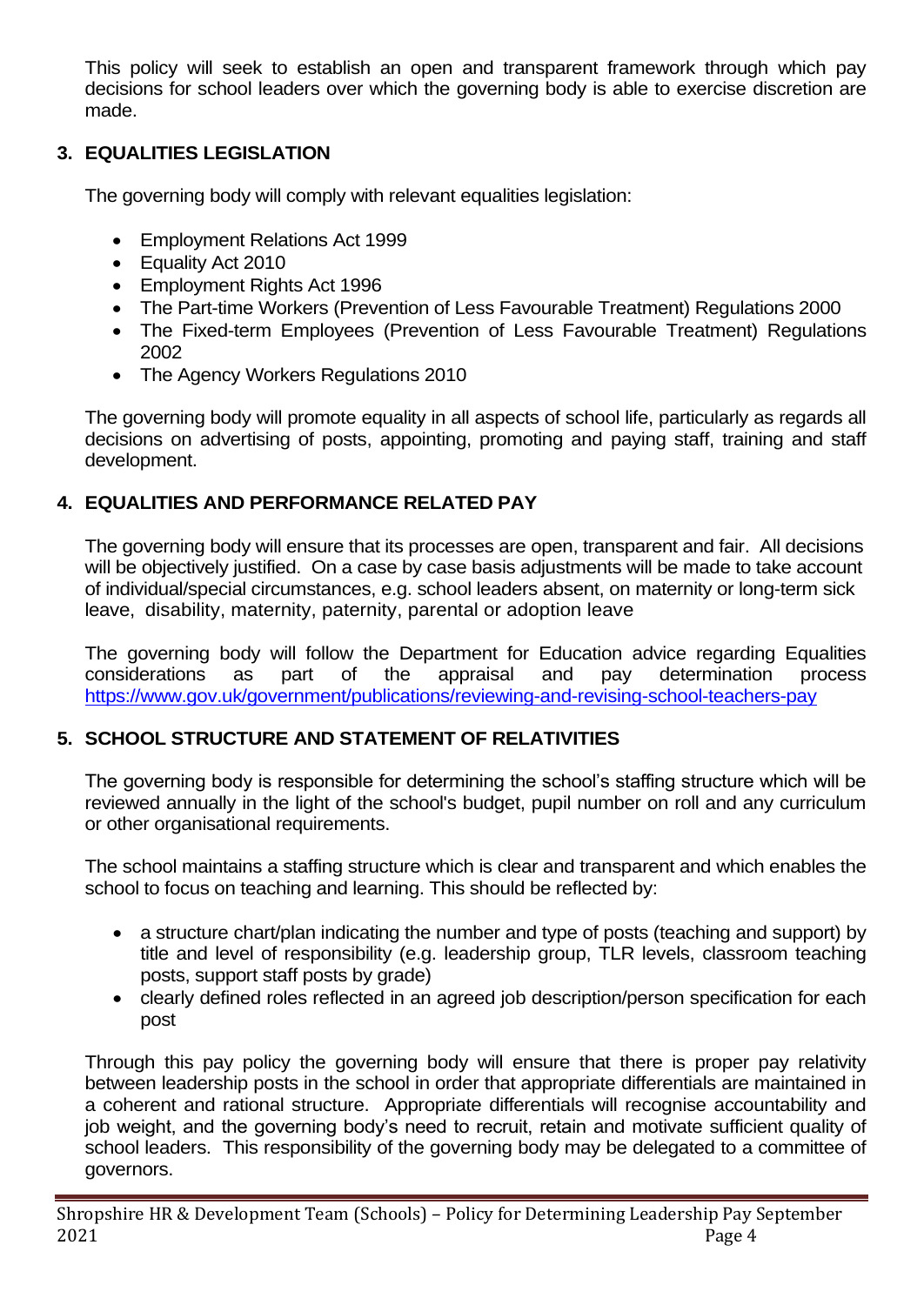## **6. FINANCIAL CONSIDERATIONS AND THE SCHOOL DEVELOPMENT PLAN**

Pay decisions impact on the school's financial resources and have implications for budget planning. In determining its budget plan the governing body will ensure that account has been taken of the anticipated cost of all pay increases under this policy and that appropriate funding is allocated each year. The governing body will have specific regard to the setting of pay for leadership roles and its potential impact upon the school budget and therefore the pay of all school staff.

The governing body will ensure that the school's staffing structure reflects its curricular and organisational strategy as set out in the School Development Plan and that decisions on pay arise from consideration of the current and future needs and priorities of the school, are consistent with job descriptions, give proper weight to the work required in the school and are taken within a clear financial context.

The financial consequences of any proposals to increase pay of posts within the school's staffing structure will be carefully considered by the governing body (or committee with delegated responsibility). Consideration of costs will take full account of on-costs for employer national insurance and pension contributions.

## **7. GOVERNORS COMMITTEE ARRANGEMENTS**

A decision on the pay of school leaders, as reflected within the school's staffing structure, will be the responsibility of the governing body or a committee with delegated responsibility for the setting of the school's staffing establishment and school budget. Decisions relating to the annual pay progression of individual members of the school's leadership team on the leadership pay range will be the responsibility of a "Salaries Committee" of the governing body delegated with this task. Decisions will be made in accordance with the provisions of this policy. There is opportunity for school leaders to appeal against pay decisions to a separate committee of governors whose members were not party to the original decision.

Where the STPCD requires a pay decision to take into consideration the outcome of the school leaders' appraisal other than the Headteacher, a recommendation on pay progression will be received from the Headteacher and taken into consideration.

For the pay progression review of the Headteacher the recommendation will be received from the committee with delegated responsibility for his/her appraisal.

The *Salaries Committee* will consist of at least three appointed governors, none of whom shall be employed at the school, and will reach decisions within a salaries budget set by the governing body and having regard to this policy. The full responsibilities and remit of the *Salaries Committee* are set out in its adopted terms of reference.

The committee will require clear evidence and documentation to be presented to it on a confidential basis, concerning the position of school leaders, the financial position of the school and the implications of any proposals for pay progression. Decisions will be minuted in clear and objective terms and communicated clearly to affected school leaders.

The Headteacher is entitled to attend meetings of the committee to offer advice.

Any school leader, including the Headteacher, who wishes to appeal against a decision of the *Salaries Committee,* may do so in accordance with the Appeals procedure.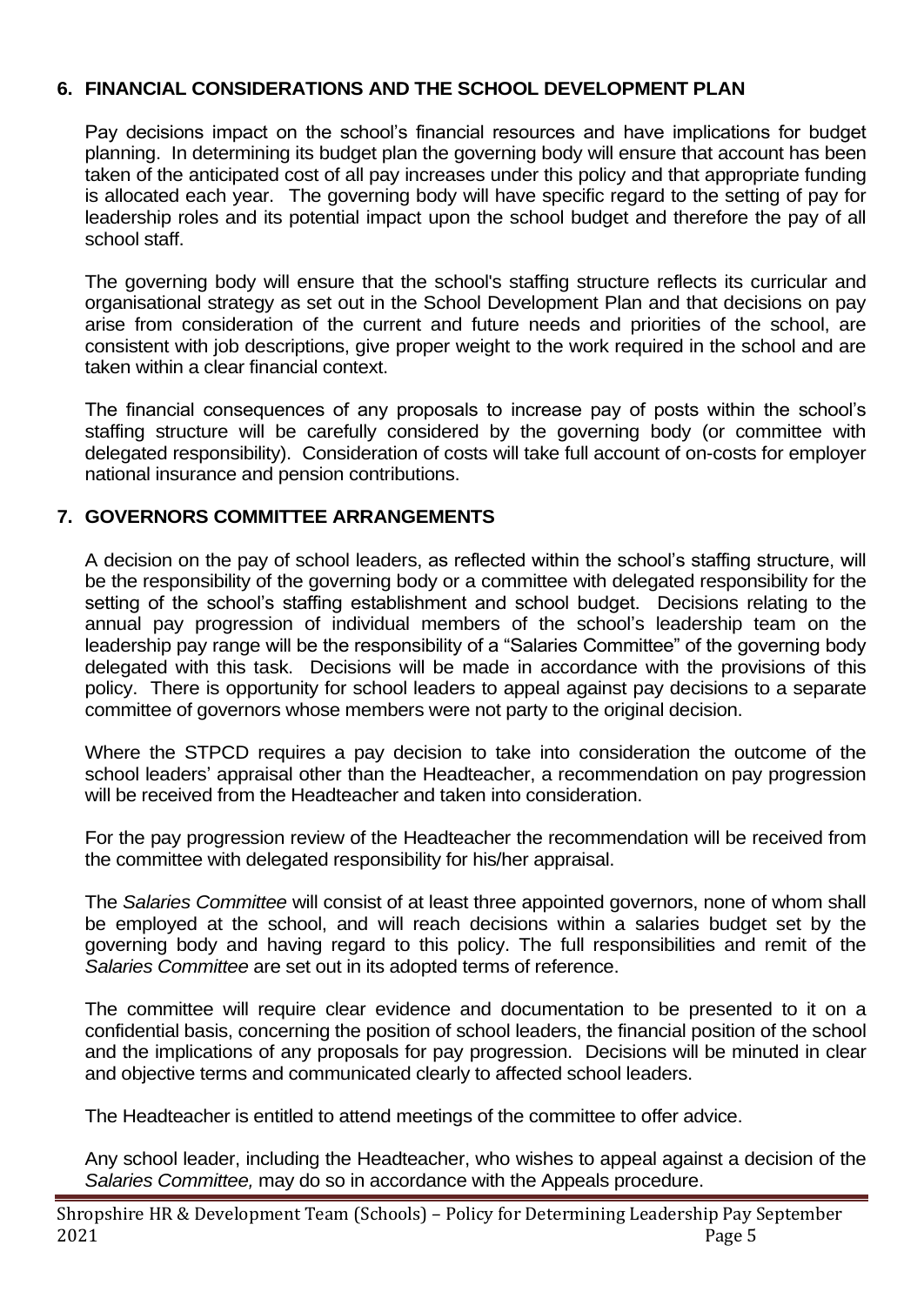Salaries Committee arrangements and appeal procedures are as set out in the appendix of the teachers pay policy.

#### **The following committees will have responsibility for leadership pay decisions under this policy:**

#### **Headteacher's**

Appraisal and pay recommendation: *insert name of appropriate committee* Pay Decision: *insert name of appropriate committee*

#### **Deputy/Assistant Headteacher's**

Appraisal and pay recommendation: *insert name of appropriate committee* Pay Decision: *insert name of appropriate committee*

## **8. ANNUAL DETERMINATION OF LEADERSHIP PAY RANGE**

The governing body will make a decision annually regarding any increase to the leadership pay ranges under this pay policy. Any agreed increase will take effect from 1 September.

#### **September 2021 pay uplift – No leadership pay uplift was recommended by STRB or subsequently put in place by DfE.**

## **9. THE PAY OF SCHOOL LEADERS/LEADERSHIP PAY - OVERVIEW**

The Leadership Group pay range (see Appendix 1) is for school leaders with "substantial strategic responsibilities for school leadership". In this school the following school leadership posts are paid on the leadership pay range:

- Headteacher/Principal/Executive Headteacher
- Deputy Headteacher/Vice Principal/Head of School
- Assistant Headteacher/Vice Principal

In this school these posts are collectively known as the School Leadership Team/Group (SLT/G). The SLT/G have a substantial role in whole school leadership with a wider perspective and responsibility than a classroom teacher with, for instance, departmental/curriculum/faculty or key stage management responsibility.

The school may have other posts (e.g. Associate SLT/G posts, School Business Managers) which are part of the SLT/G but these posts are not paid in accordance with this pay policy.

The governing body will consider annually whether or not to increase the pay range and individual members of the leadership group who have completed a year of employment since the previous annual pay determination. All annual pay progression decisions will follow an appraisal carried out in accordance with the school's appraisal policy.

**The governing body will only review the pay ranges of members of the leadership group when there are significant changes to responsibilities of a leadership post(s). If the responsibilities of a member or members of the leadership group change significantly**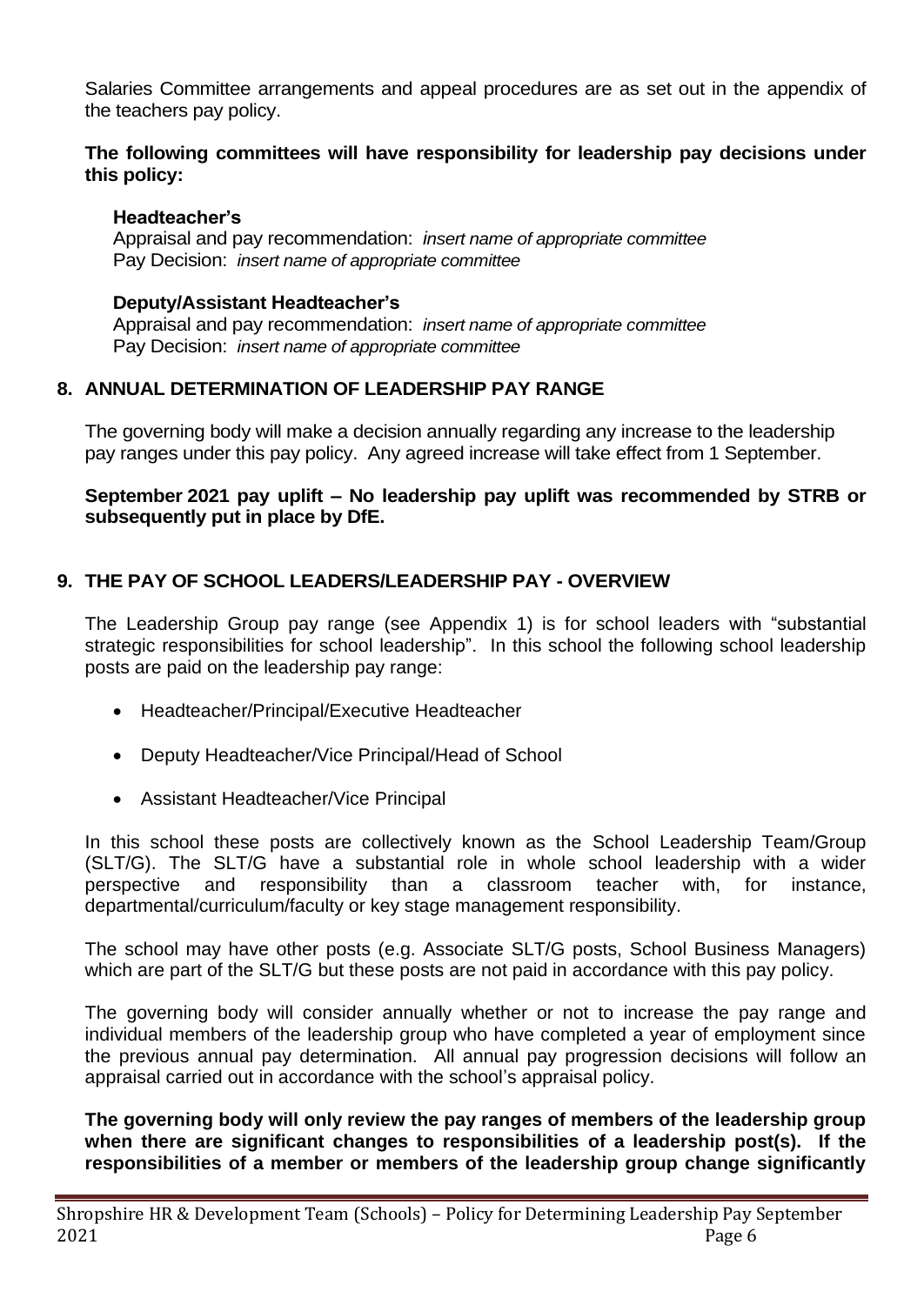#### **the governing body may review the pay of all leadership posts in order to maintain consistency of pay arrangements of the leadership group.**

If such a review leads to a new pay range being determined and the postholder's current salary is less than the minimum of the new pay range the governing body can move the postholder to the minimum of the new range at an agreed date.

The governing body will not make any 'honorarium' payments to leaders as these are not part of the STPCD.

## **10.NEW LEADERSHIP APPOINTMENTS**

When the need arises for the governing body to start the process of appointing any new post to the leadership range, the governing body will follow a three-stage process as follows:

- Stage 1 define the role and determine the Headteacher group
- Stage 2 set an indicative pay range
- Stage 3 decide the starting salary and individual pay range

The governing body will take account of the guidance from the Department for Education and its HR provider. Advice received will be considered prior to the appointment of a new Headteacher. (Shropshire Schools HR provide a Headteacher appointment protocol).

Under this policy the Headteacher has the delegated authority to determine the starting salary of a newly appointed teacher to the school's leadership range in accordance with the provisions of this policy. The Headteacher may consult with the "Salaries Committee" as he/she considers is necessary.

When appointing a new Headteacher, the governing body will ensure that there is appropriate scope within the set pay range to allow for performance related progress over time.

## **11.HEADTEACHER'S SALARY RANGE**

For the purpose of determining the Headteacher's pay range, the school will identify the appropriate school group size, calculated in accordance with the STPCD through its Unit total based on pupil numbers.

When the governing body/appropriate committee of the governing body considers there is a need to review the Headteacher pay range **due to a significant change in responsibility**, it must set a Headteacher individual pay range. The full governing body/appropriate committee of the governing body will also decide, in accordance with the STPCD, if it will set a pay range up to a maximum of 25% above the top of the school group pay range. The governing body/appropriate committee of the governing body must document and minute the circumstances which warrant the agreed percentage. The starting salary of a new Headteacher is delegated to the appointed selection panel with responsibility for appointing a new Headteacher.

The governing body will review the school's Headteacher group size annually to ensure it sets the pay range for Headteacher pay in line with the appropriate group size.

The governing body can at any time re-determine the Headteacher's pay range to reflect a significant change in the responsibilities of the post up to the maximum allowed under the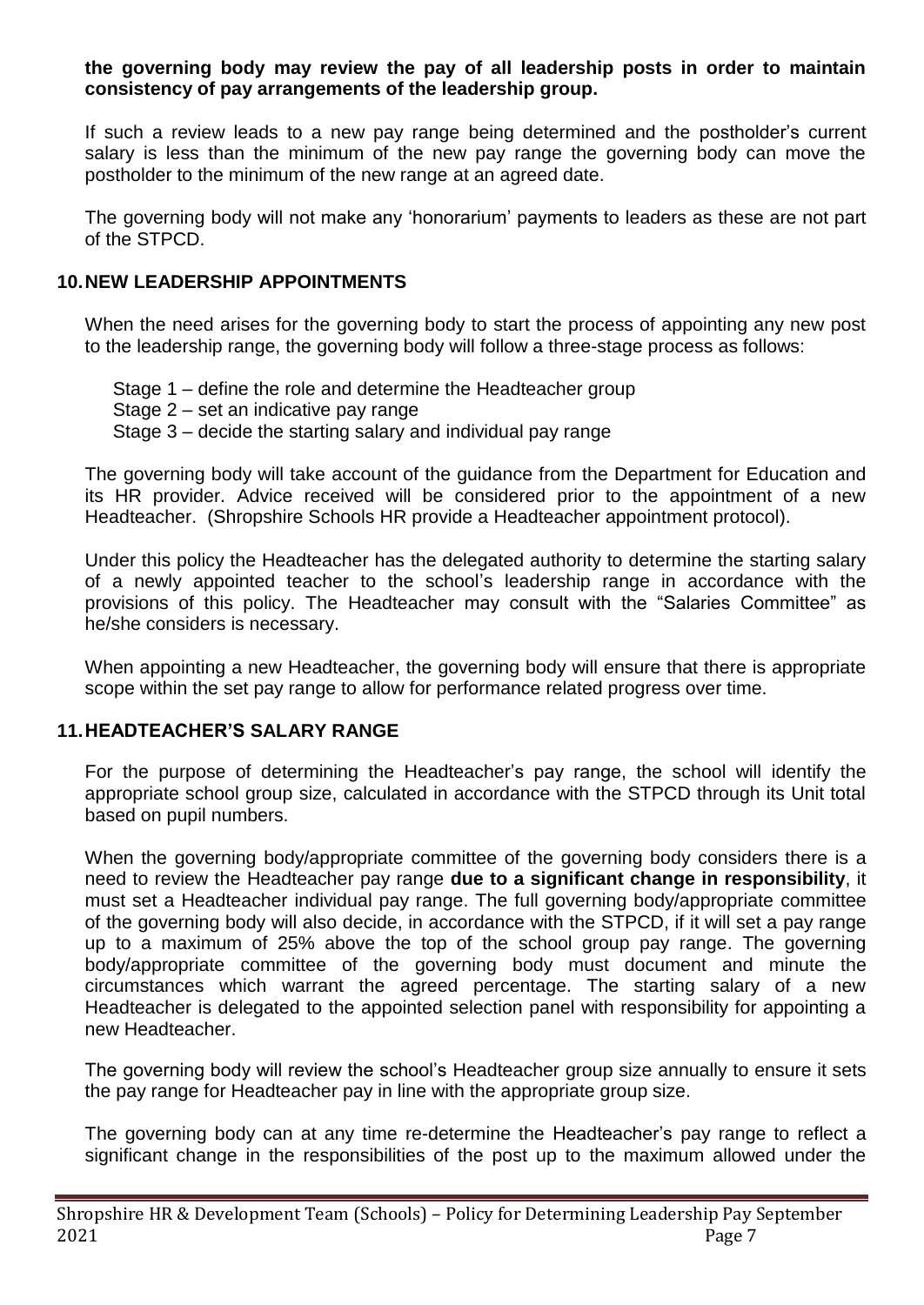STPCD. The governing body will clearly document such a decision and the specific circumstances of the significant change to responsibilities applicable.

The governing body will endeavour to set a Headteacher pay range no more than the maximum of the Headteacher group. However, if the governing body determines that circumstances specific to the Headteacher role warrant a higher than normal payment it will/can set a pay range which does not exceed the maximum of the Headteacher school group by more than 25%. The governing body will clearly document such a decision and the specific circumstances applicable.

In exceptional circumstances, the governing body may choose to set a pay range above the maximum 25%. In such circumstances it will submit a business case and seek external independent advice as is required by the STPCD.

In setting the Headteacher pay range the governing body will take into account all of the permanent responsibilities of the role, any challenges that are specific to the role and all other relevant considerations including but not limited to the following:

- the context and challenge (including social challenge) arising from pupil needs
- if there is a high degree of complexity and challenge in the role
- permanent additional accountabilities
- long term provision of services to other schools (e.g. NLE, SLE, LLE, Teaching School Status)
- recruitment and retention difficulties
- the salary ranges of other leadership roles

When setting the Headteacher pay range, the governing body will seek appropriate advice to validate its decision.

## **12.DEPUTY HEADTEACHER AND ASSISTANT HEADTEACHER PAY RANGE**

For the purpose of determining the appropriate leadership pay range of Deputy Headteacher's and Assistant Headteacher's the Headteacher and governing body will take into account all of the permanent responsibilities of the role, any challenges that are specific to the role, how the role fits within the wider leadership structure of the school and any other relevant considerations.

The governing body should set pay ranges appropriate for the size and structure of the leadership group within the school ensuring appropriate differentials between posts of different responsibility and accountability.

The minimum of the pay range for Deputy Headteacher's and Assistant Headteacher's will be no less than the minimum of the leadership pay range and will not exceed the top of the school's Headteacher group. It will only be in exceptional circumstances that the pay range for Deputy Headteacher and Assistant Headteachers should overlap the Headteacher pay range.

The governing body will ensure there is sufficient scope for pay progression when determining the pay range for Deputy Headteachers and Assistant Headteachers.

The governing body can, at any time, increase the set pay range of a Deputy/Assistant Headteacher. The governing body will clearly document such a decision and the specific circumstances of the significant change to responsibilities applicable.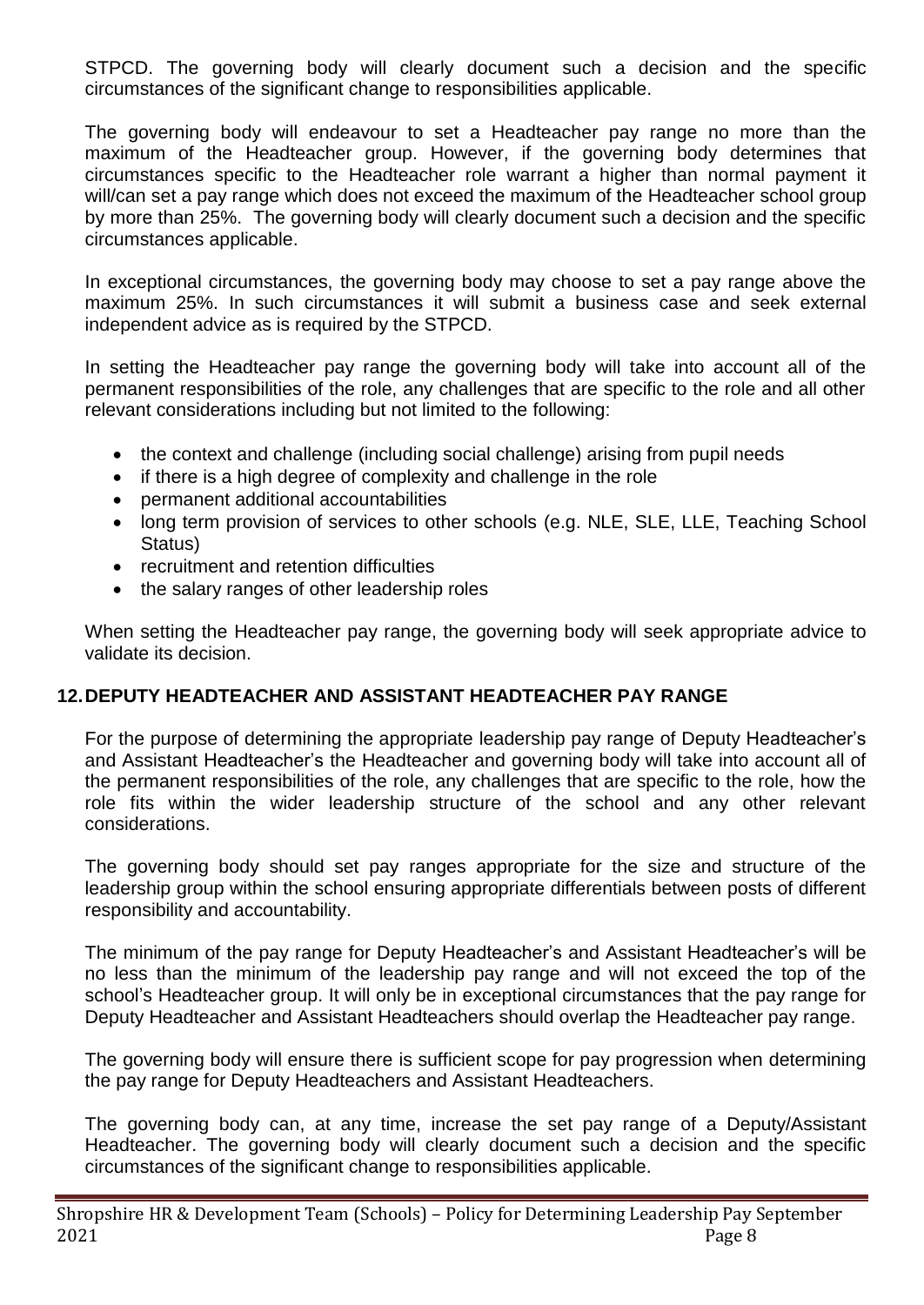For any Deputy Head or Assistant Head, responsibility for the setting and review of performance objectives is delegated to the Headteacher with objectives having to relate to improving the education of pupils at that school and the implementation of any plan of the governing body designed to improve that school's educational provision and performance. Following the review of performance, the Headteacher will have the role of reporting the outcome and any pay progression recommendation to the committee of Governors responsible for pay progression decisions.

Once ceased, any acting allowance payable will not be eligible for safeguarding.

## **13.PAY PROGRESSION FOR SCHOOL LEADERS**

Pay progression for school leaders will be considered following the annual appraisal process in accordance with the school's appraisal policy.

The appropriate committee with responsibility for reviewing the Headteacher's performance will review the Headteacher's performance at the appraisal against the agreed appraisal objectives. The Headteacher's appraisal objectives will be set in accordance with the school's appraisal policy and should relate to improving the education of pupils at that school and the implementation of any plan of the governing body designed to improve that school's educational provision and performance and other areas as determined by the governing body.

The Headteacher has responsibility for reviewing the performance of Deputy/Assistant Headteacher at the appraisal against the agreed appraisal objectives. Appraisal objectives for Deputy/Assistant Headteacher's will be set in accordance with the school's appraisal policy and should relate to school leadership and management, pupil progress and other areas as determined by the Headteacher and/or governing body.

Leaders will be eligible for pay progression under this policy where it is determined at the appraisal review that agreed appraisal pay objectives have been met **and that high quality performance has been sustained by the leader**.

The Headteacher appraisal is a direct responsibility of the governing body through a Performance Review Committee advised by an appropriate external adviser. The role of the External Adviser is to advise the committee on matters relating to performance management and appraisal, not on the matter of the review of pay. The committee will have also been delegated the responsibility of reviewing the Headteacher's salary.

The Performance Review Committee/Headteacher will ensure that appraisal objectives become progressively more challenging as the school leader gains experience and moves through the pay range. In making a judgement the Performance Review Committee/Headteacher should particularly consider how the post holder has grown professionally, by developing their leadership and, where relevant, teaching expertise and consider the contribution he/she has made to school improvement and pupil progress.

The governing body/Headteacher will consider other factors as appropriate when making a decision about **sustained high quality performance**, for example their leadership and management of the school, pupil progress, recent Ofsted judgements and performance in the classroom. Any such factors will be clearly attributable to the performance of the individual and evidenced via the appraisal process.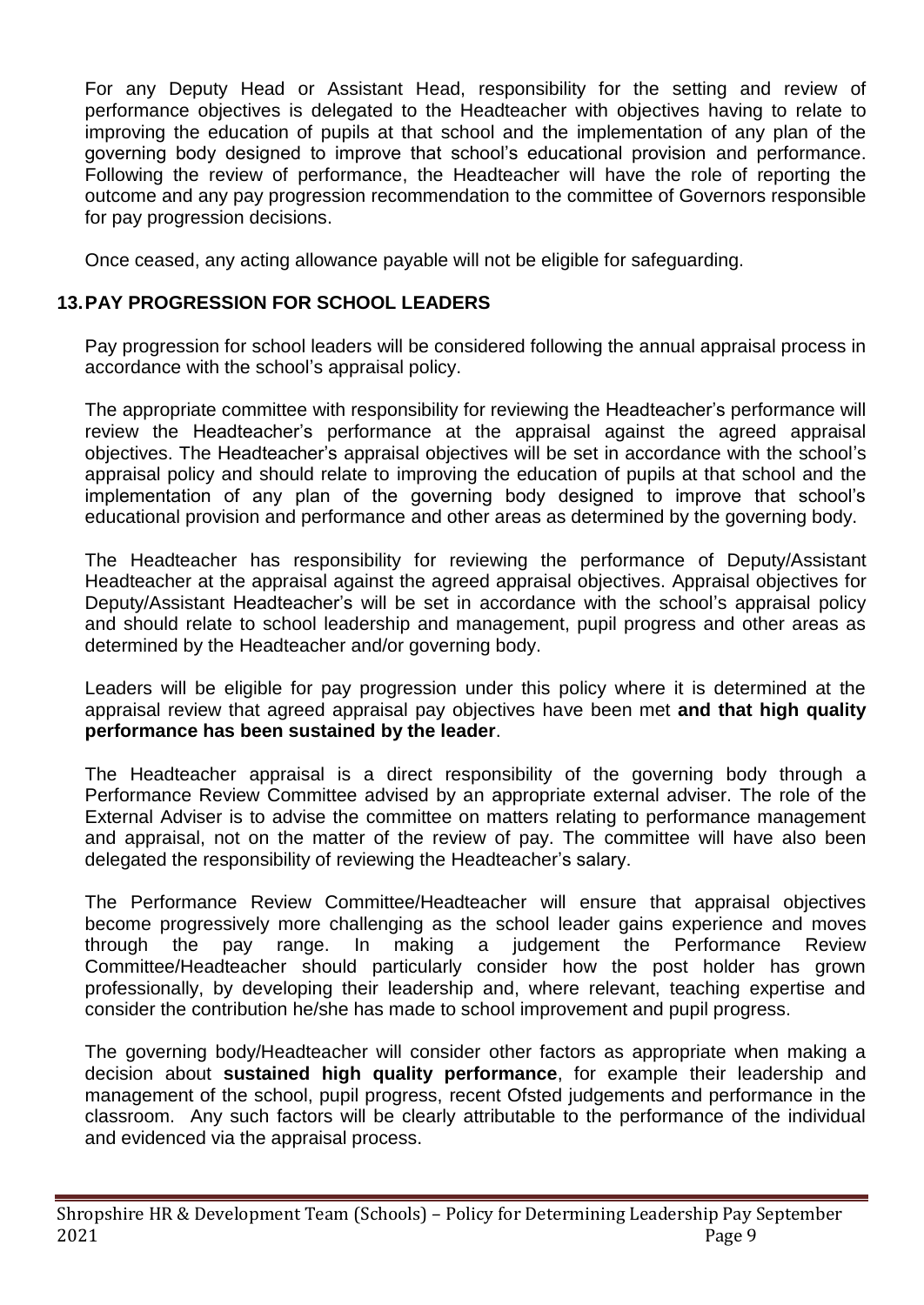Recommendations regarding pay progression for Deputy/Assistant Headteacher will be made by the Headteacher with reference to the teachers' appraisal reports and performance overall. A pay progression decision will then be made by the appropriate committee of the governing body.

When the appropriate committee confirm a school leader will be considered for pay progression, it must agree the new salary which the school leader will progress to. This will be backdated to 1 September of the appropriate appraisal year. Any agreed salary decision must be within the pay range set by the governing body.

Following the annual pay review (by 31 October for teachers and 31 December for Headteachers), the school leader will be provided with a written statement confirming the outcome of the review and any pay progression decision.

Any decision related to pay progression will satisfy the principles of consistency, fairness and objectivity.

School leaders eligible for pay progression will normally move to the next available point on the leadership pay range. If a greater salary increase is recommended a clear rationale and justification as to such a decision must be put forward and then considered and the outcome recorded by the appropriate committee. The school leader will then receive appropriate notification in writing.

The Headteacher (or appropriate committee for Headteacher appraisals) should ensure the appraisal policy is followed regarding appraisal review meetings to ensure school leaders are aware throughout the appraisal cycle of their progress towards all objectives and performance overall.

## **14.ALLOWANCES FOR SCHOOL LEADERSHIP POSTS**

The governing body will consider paying additional allowances to Headteacher's for clearly time limited temporary responsibilities or duties that are in addition to the post for which their salary has been determined, for example when they:

- assume temporary responsibility for one or more additional schools
- agree to provide short term provision of services to another school

The governing body (or a delegated committee) must agree in advance to any of the above and the amount of allowance which will be payable. Any such payment is included in the overall 25% limit for Headteachers.

The governing body will also consider payment of an allowance on the appointment of a new Deputy Headteacher or Assistant Headteacher who requires assistance with housing or relocation costs. The governing body would agree an allowance with the new Headteacher as part of the formal offer of employment. Any such payment is excluded in the overall 25% limit for Headteachers.

Those on the leadership pay range can receive a payment in respect of residential duties which are a requirement of the post. Any such payment will not count towards the overall 25% limit for Headteachers.

Where the governing body has, prior to 1 September 2014, agreed a recruitment and retention incentive or benefit with a review date, it can continue to be paid at its existing value until the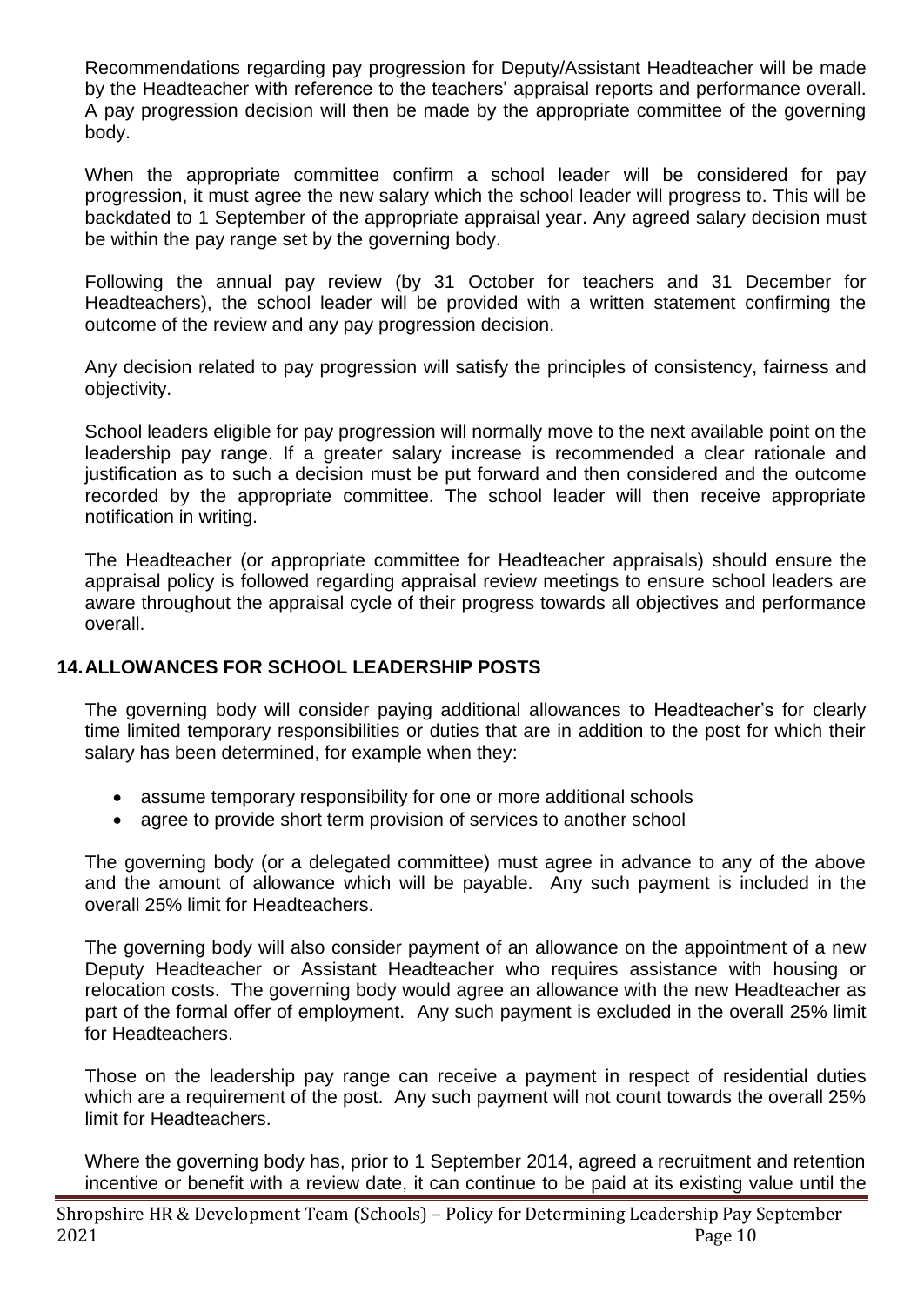pay range is determined under the new leadership group pay arrangements and this pay policy.

## **Deputy/Assistant Headteacher Acting Up Allowance**

A Deputy Headteacher must undertake the professional duties of the Headteacher if the Headteacher is absent. An Assistant Headteacher can be asked but not required to undertake the professional duties of the Headteacher if the Headteacher is absent.

If a Deputy/Assistant Headteacher acts up in accordance with the STPCD, the governing body will decide, within 4 weeks of the Deputy/Assistant Headteacher's first day of acting up, what acting allowance will be appropriate. The Deputy/Assistant Headteacher will be paid in accordance with the agreed pay range for the post acting up into.

#### **15.SAFEGUARDING**

Where a pay determination leads or may lead to the start of a period of safeguarding, the governing body will comply with the relevant provisions of the STPCD and will give the required notifications as soon as possible and no later than one month after the determination.

#### **16.SALARY SACRIFICE ARRANGEMENTS**

Where the employer operates a salary sacrifice arrangement, a Headteacher, Deputy/Assistant Headteacher may participate in any arrangement and gross salary shall be reduced accordingly, in accordance with the provisions of the relevant paragraph of the STPCD.

#### **17.PAY INCREASES ARISING FROM CHANGES TO THE STPCD**

All those paid on the leadership pay range are paid in accordance with the statutory provisions of the STPCD as updated from time to time. The annual uplift is confirmed in section 8 above.

## **18.REVIEW & MONITORING THE IMPACT OF THE POLICY**

The governing body will review and monitor the outcomes and impact of this policy on an annual basis in conjunction with Union representatives, including trends in progression across specific groups of teachers to assess its effect and the school's continued compliance with equalities legislation.

For this purpose, the Headteacher will provide for the governing body a written annual report for consideration at its autumn (amend as appropriate*)* term meeting.

The report will not contain any information which would enable any individual to be identified.

The governing body is committed to ensuring that pay decisions are fair and nondiscriminatory and the following monitoring data should be included in the Headteacher's report because they represent the possible grounds for unlawful discrimination:

- $\bullet$  race
- sex
- sexual orientation
- **•** disability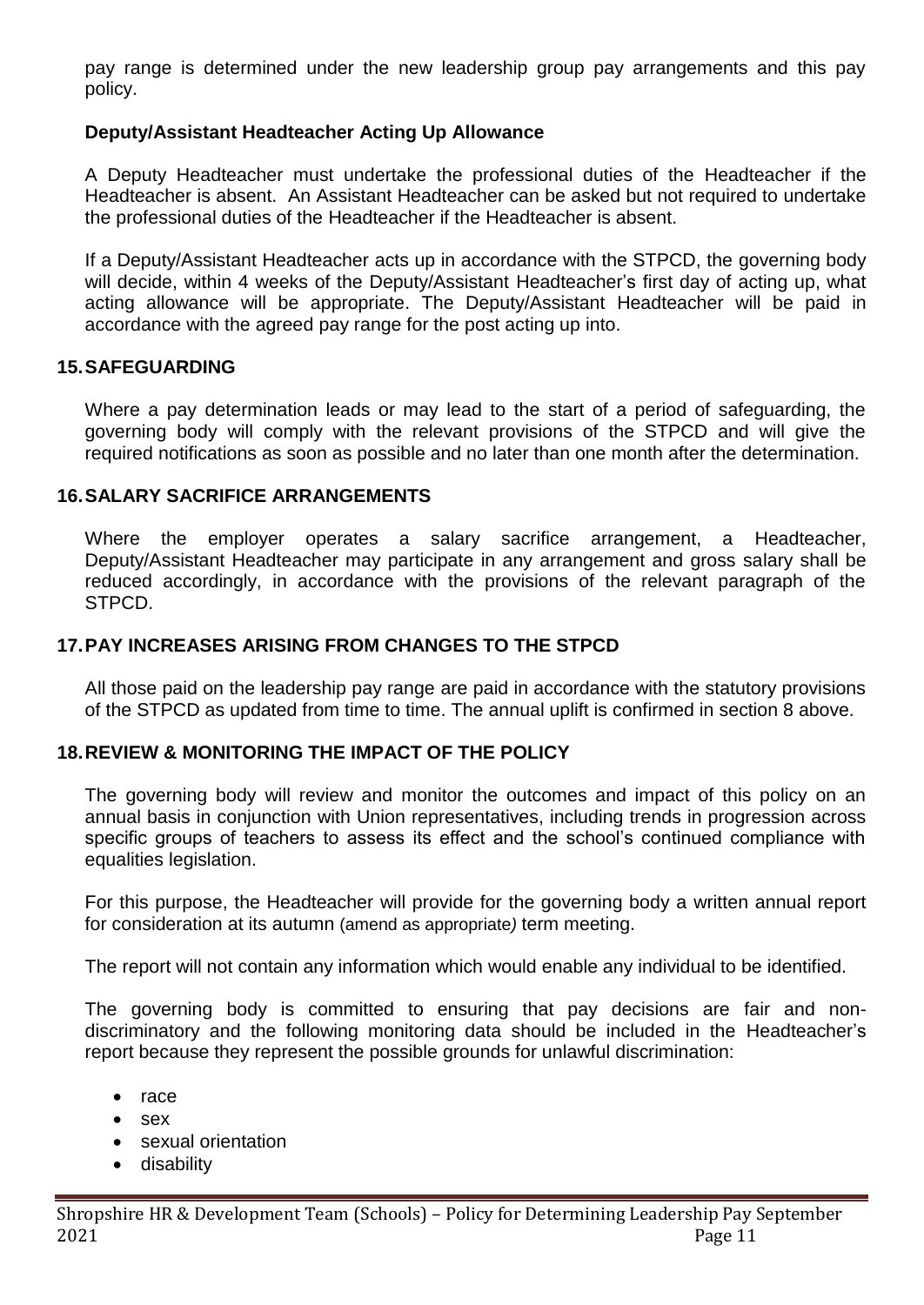- religion and belief
- age
- gender reassignment
- marriage and civil partnership
- pregnancy and maternity
- part-time contracts
- trade union membership

The Headteacher will also report on whether there have been any appeals or representations on an individual or collective basis on the grounds of alleged discrimination under any of the categories above.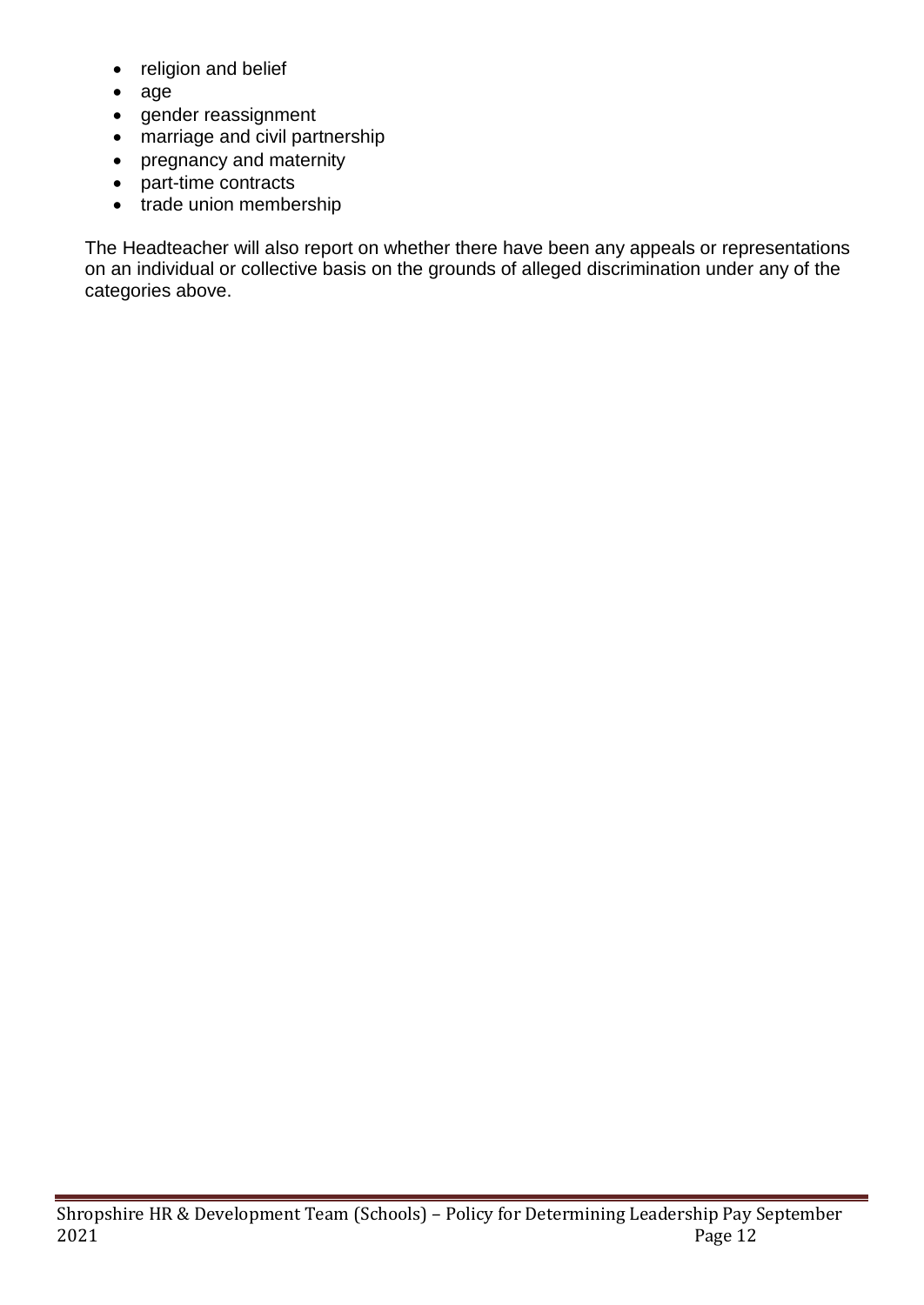## **Appendix 1 School Pay Range for members of the leadership group (1 September 2021)**

| <b>Leadership Range</b>                            | Annual        |
|----------------------------------------------------|---------------|
| pay point                                          | <b>Salary</b> |
| L1 (Minimum pay for Deputy/Assistant Headteachers) | 42,195        |
| L2                                                 | 43,251        |
| L <sub>3</sub>                                     | 44,331        |
| L4                                                 | 45,434        |
| L <sub>5</sub>                                     | 46,566        |
| L6 - & Minimum salary for Group 1 headteacher      | 47,735        |
| L7                                                 | 49,019        |
| L8 - & Minimum salary for Group 2 headteacher      | 50,151        |
| L <sub>9</sub>                                     | 51,402        |
| L10                                                | 52,723        |
| L11 - & Minimum salary for Group 3 headteacher     | 54,091        |
| L12                                                | 55,338        |
| L13                                                | 56,721        |
| L14 - & Minimum salary for Group 4 headteacher     | 58,135        |
| L15                                                | 59,581        |
| L16                                                | 61,166        |
| L17                                                | 62,570        |
| L18 - & Minimum salary for Group 5 headteacher     | 64,143        |
| (Max salary for Group 1 Headteacher)               | (63, 508)     |
| L <sub>19</sub>                                    | 65,735        |
| L20                                                | 67,364        |
| L21 - & Minimum salary for Group 6 headteacher     | 69,031        |
| (Max salary for Group 2 Headteacher)               | (68, 347)     |
| L22                                                | 70,745        |
| L23                                                | 72,497        |
| L24 - & Minimum salary for Group 7 headteacher     | 74,295        |
| (Max salary for Group 3 Headteacher)               | (73, 559)     |
| L25                                                | 76,141        |
| L26                                                | 78,025        |
| L27                                                | 79,958        |
| (Max salary for Group 4 Headteacher)               | (79, 167)     |
| L28 - & Minimum salary for Group 8 headteacher     | 81,942        |
| L <sub>29</sub>                                    | 83,971        |
| L30                                                | 86,061        |
| L31                                                | 88,187        |
| (Max salary for Group 5 Headteacher)               | (87, 313)     |
| L32                                                | 90,379        |
| L33                                                | 92,624        |
| L34                                                | 94,914        |
| L35                                                | 97,273        |
| (Max salary for Group 6 Headteacher)               | (96, 310)     |
| L36                                                | 99,681        |
| L37                                                | 102,159       |
| L38                                                | 104,687       |
| L39                                                | 107,239       |
| (Max salary for Group 7 Headteacher)               | (106,176)     |
| L40                                                | 109,914       |
| L41                                                | 112,660       |
| L42                                                | 115,483       |
| L43 - & Max salary for Group 8 Headteacher         | 117,197       |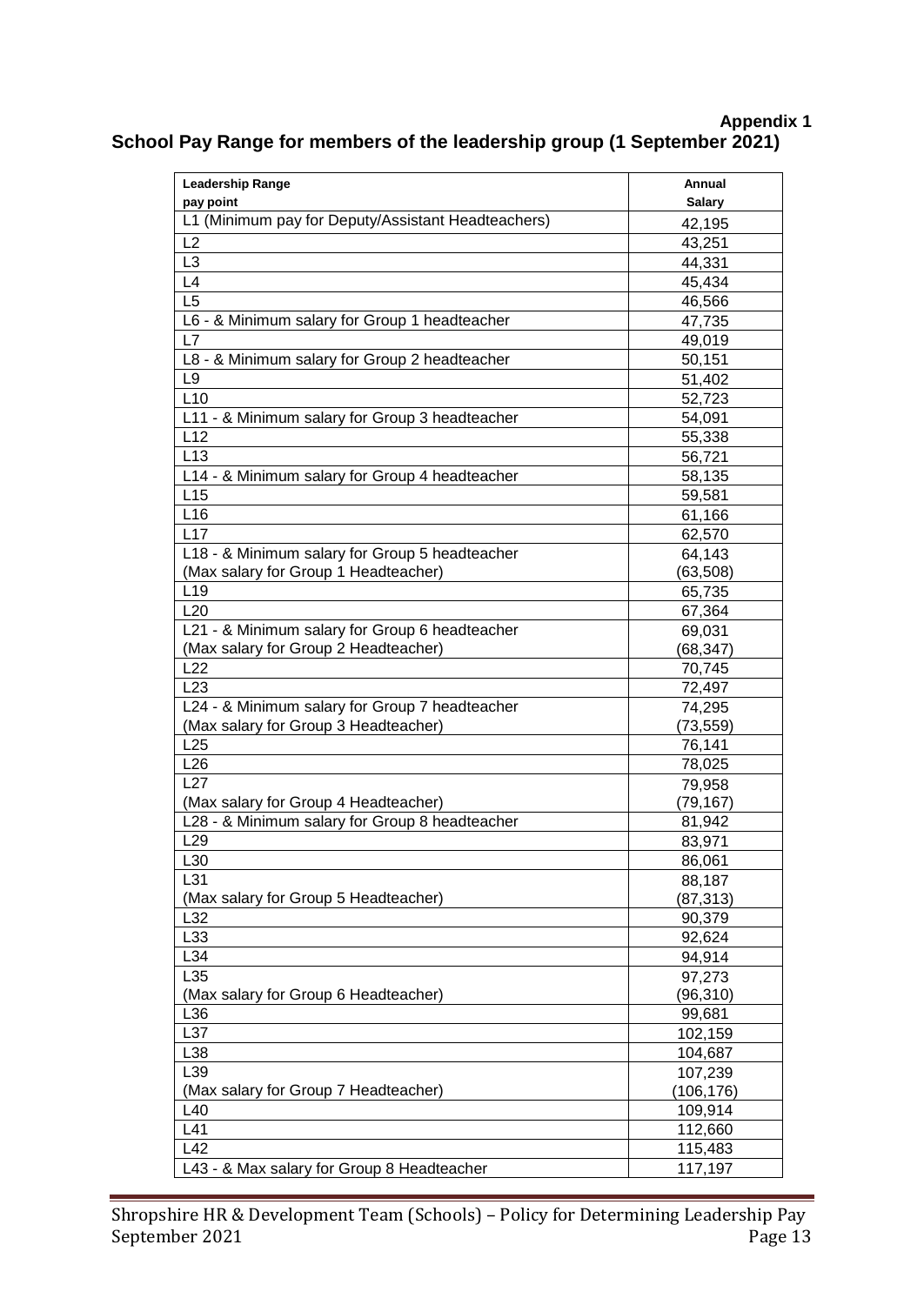#### **School Headteacher Groups**

#### **The Headteacher groups and pay ranges are as follows:**

| Group | Range of spine points<br>(discretionary) | <b>Broad Salary range</b> |
|-------|------------------------------------------|---------------------------|
| 1     | Min or L6-L18                            | £47,735 $-$ £63,508       |
| 2     | Min or L8-L21                            | £50,151 $-$ £68,347       |
| 3     | Min or L11-L24                           | £54,091 - £73,559         |
| 4     | Min or L14-L27                           | £58,135 $-$ £79,167       |
| 5     | Min or L18-L31                           | £64,143 - £87,313         |
| 6     | Min or L21-L35                           | £69,031 $-$ £96,310       |
|       | Min or L24-L39                           | £74,295 $-$ £106,176      |
| 8     | Min or L28-L43                           | £81,942 - £117,197        |

#### **Unit totals and Headteacher groups - ordinary schools**

An ordinary school shall be assigned to a Headteacher group in accordance with the following table by reference to its total unit score:

| <b>Total unit</b><br>score | School<br>group |
|----------------------------|-----------------|
| Up to 1,000                | 1               |
| 1,001 to 2,200             | 2               |
| 2,201 to 3,500             | 3               |
| 3,501 to 5,000             | 4               |
| 5,001 to 7,500             | 5               |
| 7,501 to 11,000            | 6               |
| 11,001 to 17,000           | 7               |
| 17,001 and over            | 8               |

The total unit score shall be determined in accordance with the number of pupils on the school register calculated as follows:

| <b>Key Stage</b>                                                           | Units per pupil |
|----------------------------------------------------------------------------|-----------------|
| For each pre-key stage one pupil and each<br>pupil at key stage one or two | 7 units         |
| For each pupil at key stage three                                          | 9 units         |
| For each pupil at key stage four                                           | 11 units        |
| For each pupil at key stage five                                           | 13 units        |

The weightings should be halved for pupils who attend on no more than a half day basis. Pupils with statements of special needs in special classes or units attract an automatic extra weighting of 3 units; other pupils with statements may be allocated an extra 3 units at the discretion of the governing body.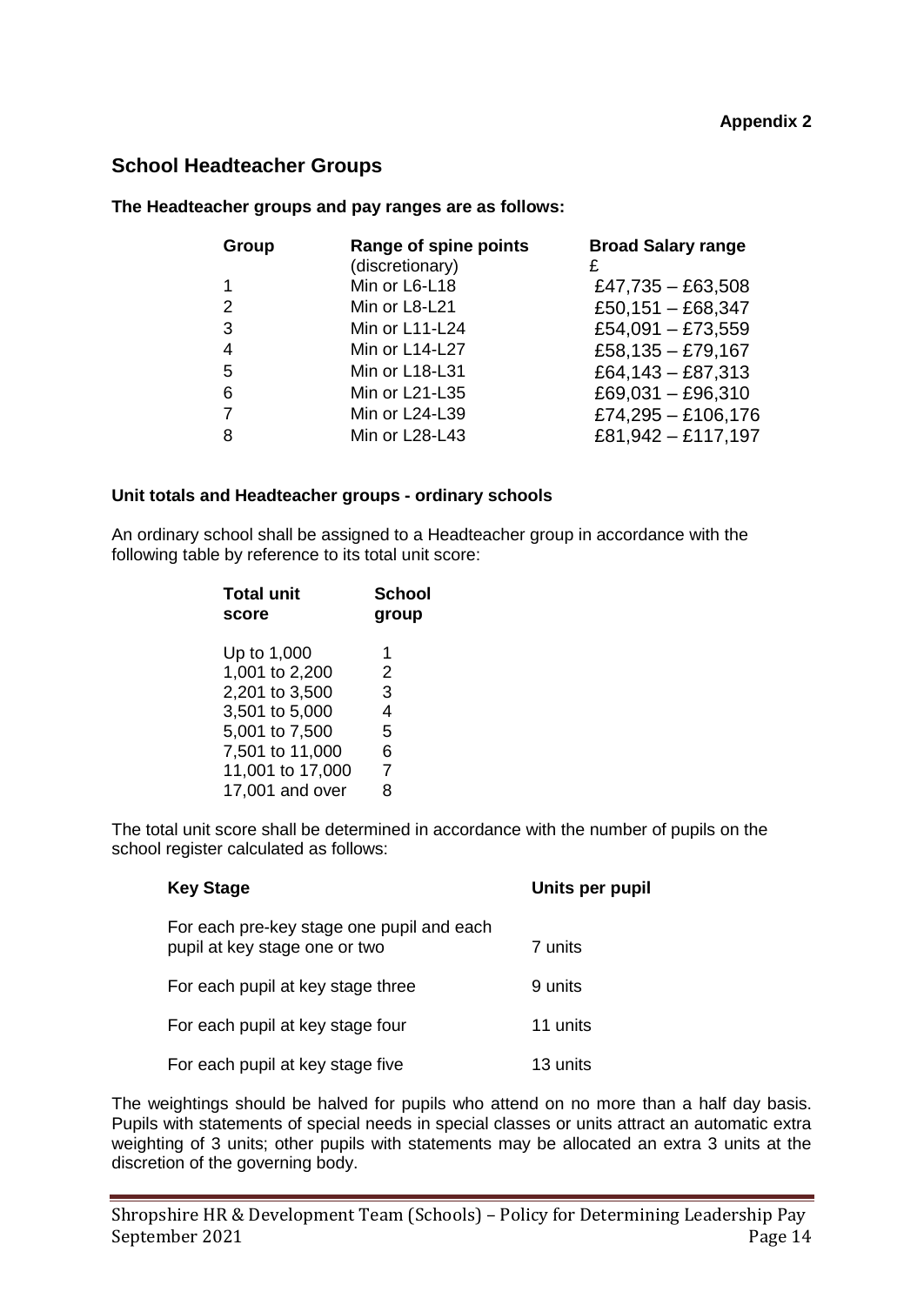#### **Appendix 3 OFSTED Grade descriptors for the effectiveness of leadership and management (September 2021 Handbook)**

Note: Grade descriptors are not a checklist. Inspectors adopt a 'best fit' approach that relies on the professional judgement of the inspection team.

In order for the leadership and management of a school to be judged outstanding, it must meet all of the good criteria securely and consistently, and it must also meet the additional outstanding criteria

#### **Outstanding (1)**

- The school meets all the criteria for good in leadership and management securely and consistently.
- Leadership and management are exceptional.

In addition, the following apply:

- Leaders ensure that teachers receive focused and highly effective professional development. Teachers' subject, pedagogical and pedagogical content knowledge consistently build and develop over time. This consistently translates into improvements in the teaching of the curriculum.
- Leaders ensure that highly effective and meaningful engagement takes place with staff at all levels and that issues are identified. When issues are identified, in particular about workload, they are consistently dealt with appropriately and quickly.
- Staff consistently report high levels of support for well-being issues.

In order to judge whether a school is good or requires improvement, inspectors will use a 'best fit' approach, relying on the professional judgement of the inspection team

## **Good (2)**

- Leaders have a clear and ambitious vision for providing high-quality education to all pupils. This is realised through strong, shared values, policies and practice. This vision has been maintained throughout the pandemic and beyond/during the transitional period.
- Leaders focus on improving teachers' subject, pedagogical and pedagogical content knowledge in order to enhance the teaching of the curriculum and the appropriate use of assessment. The practice and subject knowledge of staff, including ECTs, build and improve over time. This includes building teachers' expertise in remote education.
- Leaders aim to ensure that all pupils successfully complete their programmes of study. They provide the support for staff to make this possible. They create an inclusive culture and do not allow gaming or off-rolling.
- Leaders engage effectively with pupils and others in their community, including, when relevant, parents, employers and local services. Engagement opportunities are focused and have purpose.
- Leaders engage with their staff and are aware and take account of the main pressures on them. They are realistic and constructive in the way they manage staff, including their workload. This includes managing staff workloads proactively in response to COVID-19 and beyond/during the transitional period.
- Leaders protect staff from bullying and harassment.
- Those responsible for governance understand their role and carry this out effectively.